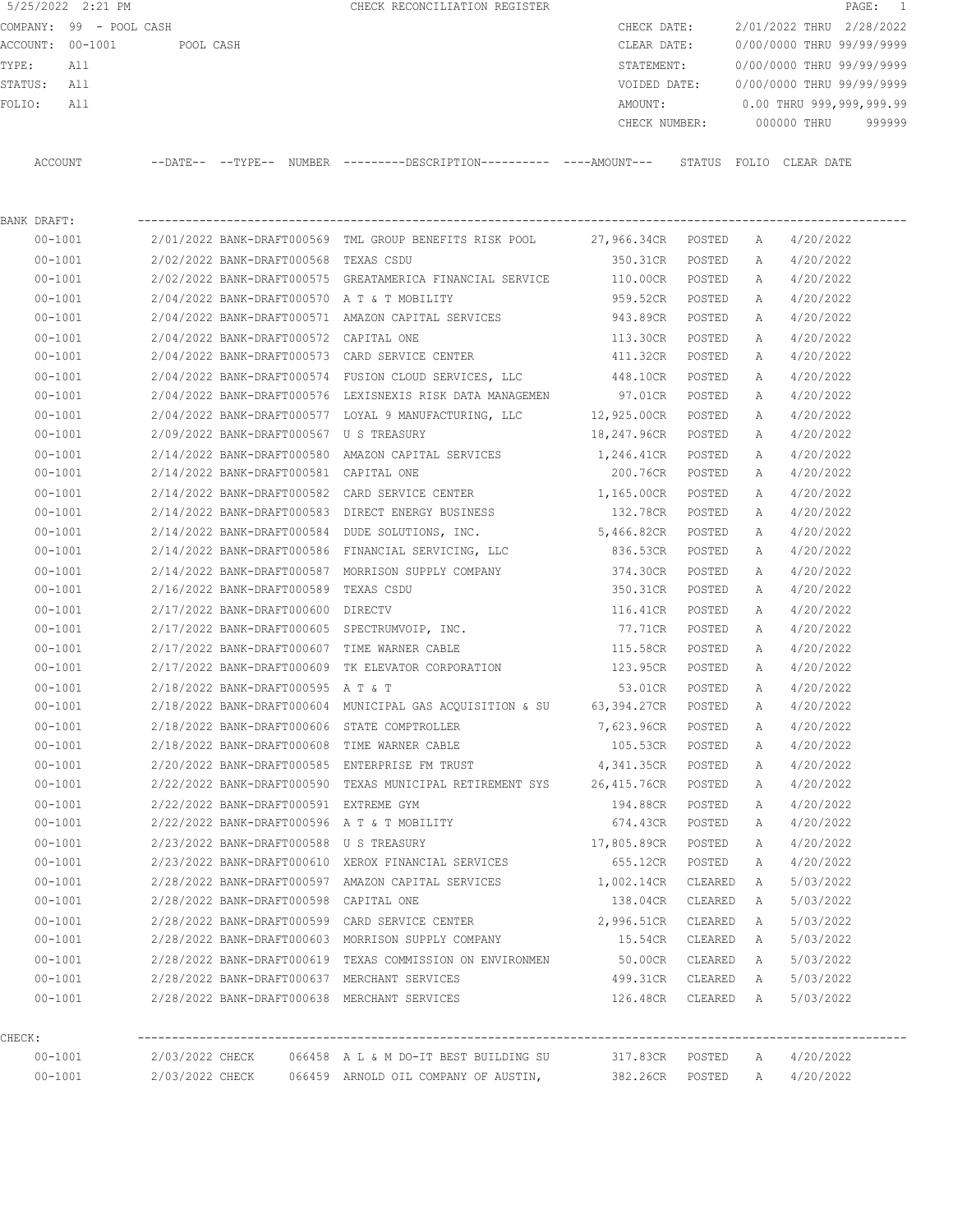|                  | 5/25/2022 2:21 PM       |                          |  | CHECK RECONCILIATION REGISTER                |               |        |                           |             | PAGE: 2 |        |
|------------------|-------------------------|--------------------------|--|----------------------------------------------|---------------|--------|---------------------------|-------------|---------|--------|
|                  | COMPANY: 99 - POOL CASH |                          |  |                                              | CHECK DATE:   |        | 2/01/2022 THRU 2/28/2022  |             |         |        |
| ACCOUNT: 00-1001 |                         | POOL CASH                |  |                                              | CLEAR DATE:   |        | 0/00/0000 THRU 99/99/9999 |             |         |        |
| TYPE:            | All                     |                          |  |                                              | STATEMENT:    |        | 0/00/0000 THRU 99/99/9999 |             |         |        |
| STATUS:          | All                     |                          |  |                                              | VOIDED DATE:  |        | 0/00/0000 THRU 99/99/9999 |             |         |        |
| FOLIO:           | All                     |                          |  |                                              | AMOUNT:       |        | 0.00 THRU 999,999,999.99  |             |         |        |
|                  |                         |                          |  |                                              | CHECK NUMBER: |        |                           | 000000 THRU |         | 999999 |
|                  |                         |                          |  |                                              |               |        |                           |             |         |        |
| ACCOUNT          |                         | --DATE-- --TYPE-- NUMBER |  | ---------DESCRIPTION---------- ----AMOUNT--- |               | STATUS | FOLIO CLEAR DATE          |             |         |        |

| $\cdots$ |  |  |
|----------|--|--|

CHECK: ---------------------------------------------------------------------------------------------------------------- 00-1001 2/03/2022 CHECK 066460 ACCURATE UTILITY SUPPLY, LLC 863.69CR POSTED A 4/20/2022 00-1001 2/03/2022 CHECK 066461 AMAZON CAPITAL SERVICES 279.99CR POSTED A 4/20/2022 00-1001 2/03/2022 CHECK 066462 AQUA-TECH LABORATORIES, INC. 3,142.25CR POSTED A 4/20/2022 00-1001 2/03/2022 CHECK 066463 BAKER & TAYLOR BOOKS 591.93CR POSTED A 4/20/2022 00-1001 2/03/2022 CHECK 066464 BIRDNEST SERVICES, INC. 162.00CR POSTED A 4/20/2022 00-1001 2/03/2022 CHECK 066465 BOVEY & COCHRAN, PLLC 3,819.97CR POSTED A 4/20/2022 00-1001 2/03/2022 CHECK 066466 BROOKSHIRE BROTHERS, LTD. 31.71CR POSTED A 4/20/2022 00-1001 2/03/2022 CHECK 066467 CLEAR IMAGE 102.60CR POSTED A 4/20/2022 00-1001 2/03/2022 CHECK 066468 COLORADO COUNTY OIL CO., INC. 4,234.68CR POSTED A 4/20/2022 00-1001 2/03/2022 CHECK 066469 COLUMBUS PUBLISHING COMPANY IN 931.00CR POSTED A 4/20/2022 00-1001 2/03/2022 CHECK 066470 COLUMBUS BEARING & INDUSTRIAL 268.54CR POSTED A 4/20/2022 00-1001 2/03/2022 CHECK 066471 COLUMBUS BUTANE COMPANY 45.60CR POSTED A 4/20/2022 00-1001 2/03/2022 CHECK 066472 DELL MARKETING L.P. 2,241.64CR POSTED A 4/20/2022 00-1001 2/03/2022 CHECK 066473 DEWITT POTH & SON LLC 13.58CR POSTED A 4/20/2022 00-1001 2/03/2022 CHECK 066474 DXI INDUSTRIES, INC. 1,307.48CR POSTED A 4/20/2022 00-1001 2/03/2022 CHECK 066475 ENVIRONMENTAL MONITORING LABOR 84.00CR POSTED A 4/20/2022 00-1001 2/03/2022 CHECK 066476 EQUIPMENT CONTROLS COMPANY, IN 438.07CR POSTED A 4/20/2022 00-1001 2/03/2022 CHECK 066477 FEDEX 14.98CR POSTED A 4/20/2022 00-1001 2/03/2022 CHECK 066478 GT DISTRIBUTORS INC. - AUSTIN 1,672.31CR POSTED A 4/20/2022 00-1001 2/03/2022 CHECK 066479 H & H DOOR 718.72CR POSTED A 4/20/2022 00-1001 2/03/2022 CHECK 066480 HEADWORKS INC. 3,328.00CR POSTED A 4/20/2022 00-1001 2/03/2022 CHECK 066481 J.J. KELLER & ASSOCIATES, INC. 108.70CR POSTED A 4/20/2022 00-1001 2/03/2022 CHECK 066482 M-G, INC. FARM SERVICE CENTER 69.98CR POSTED A 4/20/2022 00-1001 2/03/2022 CHECK 066483 MID-AMERICAN RESEARCH CHEMICAL 624.50CR POSTED A 4/20/2022 00-1001 2/03/2022 CHECK 066484 METRO FIRE APPARATUS SPECIALIS 2,451.00CR POSTED A 4/20/2022 00-1001 2/03/2022 CHECK 066485 MIDWEST TAPE, LLC 71.97CR POSTED A 4/20/2022

 00-1001 2/03/2022 CHECK 066486 O'REILLY AUTO PARTS 178.69CR POSTED A 4/20/2022 00-1001 2/03/2022 CHECK 066487 PRESTIGE OFFICE PRODUCTS 526.09CR POSTED A 4/20/2022 00-1001 2/03/2022 CHECK 066488 SAM HOUSTON STATE UNIVERSITY 175.00CR POSTED A 4/20/2022 00-1001 2/03/2022 CHECK 066489 SAN BERNARD ELECTRIC COOPERATI 269.00CR POSTED A 4/20/2022 00-1001 2/03/2022 CHECK 066490 RHONDA SCHNEIDER 7.00CR POSTED A 4/20/2022 00-1001 2/03/2022 CHECK 066491 SIDDONS-MARTIN EMERGENCY GROUP 3,564.28CR POSTED A 4/20/2022 00-1001 2/03/2022 CHECK 066492 STATE FIREFIGHTERS & FIRE MARS 1,800.00CR POSTED A 4/20/2022 00-1001 2/03/2022 CHECK 066493 SUPAK CONSTRUCTION, INC. 9,600.00CR POSTED A 4/20/2022 00-1001 2/03/2022 CHECK 066494 TEXAS TOOL TRADERS 795.01CR POSTED A 4/20/2022 00-1001 2/03/2022 CHECK 066495 TRI-COUNTY PETROLEUM, INC. 3,770.14CR POSTED A 4/20/2022 00-1001 2/03/2022 CHECK 066496 UNIFIRST HOLDINGS, INC. 956.30CR POSTED A 4/20/2022 00-1001 2/08/2022 CHECK 066497 U S POST OFFICE 290.00CR POSTED A 4/20/2022 00-1001 2/10/2022 CHECK 066498 OVERDRIVE, INC. 1,500.00CR POSTED A 4/20/2022 00-1001 2/11/2022 CHECK 066499 COLUMBUS COMMUNITY & INDUST. D 61,605.20CR POSTED A 4/20/2022 00-1001 2/11/2022 CHECK 066500 BELTOM 132.00CR POSTED A 4/20/2022 00-1001 2/11/2022 CHECK 066501 M2K ENTERPRISES, LLC 104.37CR CLEARED A 5/03/2022 00-1001 2/11/2022 CHECK 066502 BREEDEN, TAYLOR 81.46CR POSTED A 4/20/2022 00-1001 2/11/2022 CHECK 066503 HENKHAUS, GRAHAM 125.37CR POSTED A 4/20/2022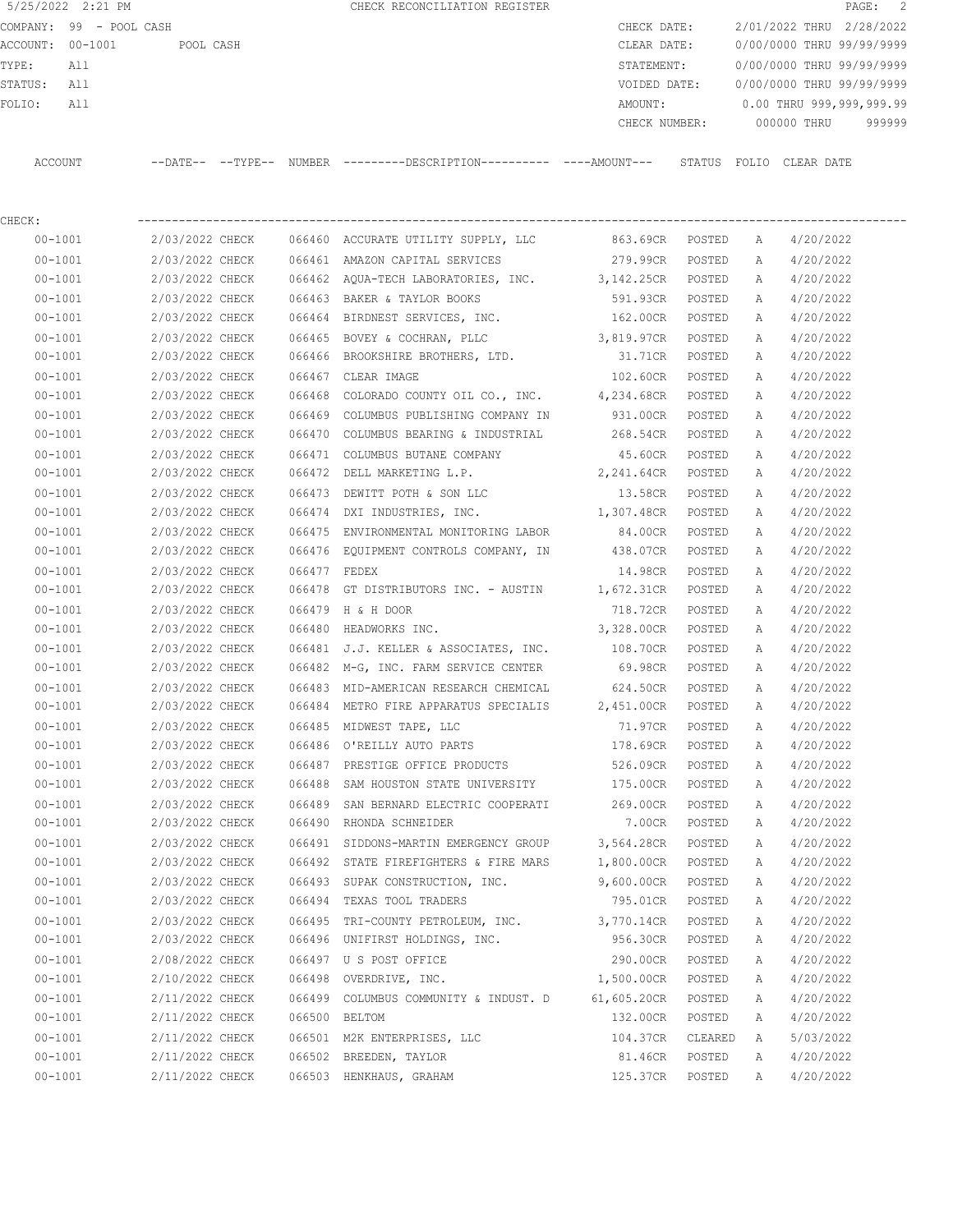|                  | 5/25/2022 2:21 PM       |                |          |        | CHECK RECONCILIATION REGISTER |               |        |                           |            | PAGE: 3 |  |
|------------------|-------------------------|----------------|----------|--------|-------------------------------|---------------|--------|---------------------------|------------|---------|--|
|                  | COMPANY: 99 - POOL CASH |                |          |        |                               | CHECK DATE:   |        | 2/01/2022 THRU 2/28/2022  |            |         |  |
| ACCOUNT: 00-1001 |                         | POOL CASH      |          |        |                               | CLEAR DATE:   |        | 0/00/0000 THRU 99/99/9999 |            |         |  |
| TYPE:            | All                     |                |          |        |                               | STATEMENT:    |        | 0/00/0000 THRU 99/99/9999 |            |         |  |
| STATUS:          | All                     |                |          |        |                               | VOIDED DATE:  |        | 0/00/0000 THRU 99/99/9999 |            |         |  |
| FOLIO:           | All                     |                |          |        |                               | AMOUNT:       |        | 0.00 THRU 999,999,999.99  |            |         |  |
|                  |                         |                |          |        |                               | CHECK NUMBER: |        | 000000 THRU               |            | 999999  |  |
|                  |                         |                |          |        |                               |               |        |                           |            |         |  |
| ACCOUNT          |                         | $--$ DATE $--$ | --TYPE-- | NUMBER |                               |               | STATUS | FOLIO                     | CLEAR DATE |         |  |
|                  |                         |                |          |        |                               |               |        |                           |            |         |  |

| CHECK:      |                   |              |                                                   |                    |         |              |           |
|-------------|-------------------|--------------|---------------------------------------------------|--------------------|---------|--------------|-----------|
| $00 - 1001$ | 2/11/2022 CHECK   |              | 066504 ZAHRADNIK, ROXANNE                         | 58.55CR POSTED     |         | A            | 4/20/2022 |
| $00 - 1001$ | 2/14/2022 CHECK   |              | 066505 A L & M DO-IT BEST BUILDING SU 356.53CR    |                    | POSTED  | $\mathbb{A}$ | 4/20/2022 |
| $00 - 1001$ | 2/14/2022 CHECK   |              | 066506 COLORADO COUNTY                            | 3,245.50CR         | POSTED  | A            | 4/20/2022 |
| $00 - 1001$ | 2/14/2022 CHECK   |              | 066507 COLUMBUS BEARING & INDUSTRIAL              | 60.56CR POSTED     |         | A            | 4/20/2022 |
| $00 - 1001$ | 2/14/2022 CHECK   |              | 066508 COLUMBUS MUNICIPAL GOLF ASSOIC             | 359.55CR POSTED    |         | A            | 4/20/2022 |
| $00 - 1001$ | 2/14/2022 CHECK   |              | 066509 COLUMBUS TIRE CENTER                       | 85.46CR            | POSTED  | A            | 4/20/2022 |
| $00 - 1001$ | 2/14/2022 CHECK   |              | 066510 DAVID ZAJICEK, JR.                         | 1,801.73CR         | POSTED  | A            | 4/20/2022 |
| $00 - 1001$ | 2/14/2022 CHECK   |              | 066511 DEMCO INC.                                 | 184.07CR           | POSTED  | A            | 4/20/2022 |
| $00 - 1001$ | 2/14/2022 CHECK   |              | 066512 ELECTRIC MOTOR SERVICE LLC                 | 2,007.29CR         | POSTED  | A            | 4/20/2022 |
| $00 - 1001$ | 2/14/2022 CHECK   |              | 066513 INTERACTIVE COMPUTER DESIGNS,              | 130.00CR           | POSTED  | Α            | 4/20/2022 |
| $00 - 1001$ | 2/14/2022 CHECK   |              | 066514 DOUGLAS M. KAMENSKI                        | 47.50CR            | POSTED  | A            | 4/20/2022 |
| $00 - 1001$ | 2/14/2022 CHECK   | 066515       | RICHARD L. SAPP                                   | 1,567.42CR         | CLEARED | A            | 5/03/2022 |
| $00 - 1001$ | 2/14/2022 CHECK   |              | 066516 MARTINEZ ARCHITECTS, LP                    | 7,500.00CR         | POSTED  | Α            | 4/20/2022 |
| $00 - 1001$ | 2/14/2022 CHECK   |              | 066517 PERDUE, BRANDON, FIELDER, COLL             | 687.61CR           | POSTED  | A            | 4/20/2022 |
| $00 - 1001$ | 2/14/2022 CHECK   |              | 066518 PIPELINE ACCIDENTS PREVENTION              | 65.00CR            | POSTED  | A            | 4/20/2022 |
| $00 - 1001$ | 2/14/2022 CHECK   |              | 066519 PRESTIGE OFFICE PRODUCTS                   | 198.71CR           | POSTED  | Α            | 4/20/2022 |
| $00 - 1001$ | 2/14/2022 CHECK   |              | 066520 PROQUEST LLC                               | 1,303.43CR         | POSTED  | A            | 4/20/2022 |
| $00 - 1001$ | 2/14/2022 CHECK   | 066521       | TEXAS TOOL TRADERS                                | 249.99CR           | POSTED  | Α            | 4/20/2022 |
| $00 - 1001$ | 2/14/2022 CHECK   |              | 066522 TIME WARNER CABLE                          | 50.26CR            | CLEARED | A            | 5/03/2022 |
| $00 - 1001$ | 2/14/2022 CHECK   | 066523       | TML INTERGOVERNMENTAL RISK POO                    | 381.00CR           | POSTED  | A            | 4/20/2022 |
| $00 - 1001$ | 2/14/2022 CHECK   |              | 066524 TRI-COUNTY PETROLEUM, INC.                 | 35.00CR            | POSTED  | A            | 4/20/2022 |
| $00 - 1001$ | 2/14/2022 CHECK   | 066525       | HD SUPPLY FACILITIES MAINTENAN 1,640.75CR         |                    | POSTED  | Α            | 4/20/2022 |
| $00 - 1001$ | 2/14/2022 CHECK   |              | 066526 VC3, INC.                                  | 239.20CR CLEARED   |         | A            | 5/03/2022 |
| $00 - 1001$ | 2/14/2022 CHECK   |              | 066527 WRIGHT NATIONAL FLOOD INSURANC 10,178.00CR |                    | POSTED  | A            | 4/20/2022 |
| $00 - 1001$ | 2/17/2022 CHECK   | 066528       | CITY OF SHINER                                    | 40.00CR            | POSTED  | A            | 4/20/2022 |
| $00 - 1001$ | 2/21/2022 CHECK   |              | 066529 MORGAN, DELORES                            | 61.73CR            | OUTSTND | A            | 0/00/0000 |
| $00 - 1001$ | 2/21/2022 CHECK   | 066530       | ZAMAN, FAKHRUZ                                    | 20.05CR            | OUTSTND | A            | 0/00/0000 |
| $00 - 1001$ | 2/22/2022 CHECK   |              | 066531 U S POST OFFICE                            | 486.42CR POSTED    |         | Α            | 4/20/2022 |
| $00 - 1001$ | 2/22/2022 CHECK   |              | 066532 LEGAL SHIELD (PRE-PAID LEGAL)              | 40.85CR CLEARED    |         | A            | 5/03/2022 |
| $00 - 1001$ | 2/22/2022 CHECK   | 066533 AFLAC |                                                   | 1,826.06CR CLEARED |         | A            | 5/03/2022 |
| $00 - 1001$ | 2/22/2022 CHECK   |              | 066534 TEXAS MUNICIPAL POLICE ASSOC.              | 84.00CR            | CLEARED | A            | 5/03/2022 |
| $00 - 1001$ | 2/22/2022 CHECK   |              | 066535 MEDICAL AIR SERVICES ASSOCIATI             | 462.00CR           | CLEARED | A            | 5/03/2022 |
| $00 - 1001$ | 2/24/2022 CHECK   |              | 066536 SWANK MOVIE LICENSING USA                  | 369.00CR CLEARED   |         | A            | 5/03/2022 |
| $00 - 1001$ | 2/28/2022 CHECK   |              | 066537 KAYLEE BRUNE                               | 54.87CR            | POSTED  | A            | 4/20/2022 |
| $00 - 1001$ | 2/28/2022 CHECK   |              | 066538 CITY OF COLUMBUS-PETTY CASH                | 15.46CR POSTED A   |         |              | 4/20/2022 |
| DEPOSIT:    |                   |              |                                                   |                    |         |              |           |
| $00 - 1001$ | 2/01/2022 DEPOSIT |              | GENERAL TO CONSOL TSFR                            | 75,000.00          | POSTED  | G            | 4/20/2022 |
| $00 - 1001$ | 2/02/2022 DEPOSIT |              | TSFR CHAP 59 FUNDS FOR RIFLES                     | 12,925.00          | POSTED  | G            | 4/20/2022 |
| $00 - 1001$ | 2/03/2022 DEPOSIT |              | GENERAL TO CONSOL TRANSFER                        | 50,000.00          | POSTED  | G            | 4/20/2022 |
| $00 - 1001$ | 2/03/2022 DEPOSIT |              | 000001 UTILITY TO CONSOL TRANSFER                 | 75,000.00          | POSTED  | G            | 4/20/2022 |

 00-1001 2/11/2022 DEPOSIT SALES TAX DEPOSIT 183,195.60 POSTED G 4/20/2022 00-1001 2/11/2022 DEPOSIT 000001 UTILITY TO CONSOL TRANSFER 100,000.00 POSTED G 4/20/2022 00-1001 2/16/2022 DEPOSIT UTIL TO DBT SVC-TDS W/D IN ERR 75,864.89CR POSTED G 4/20/2022